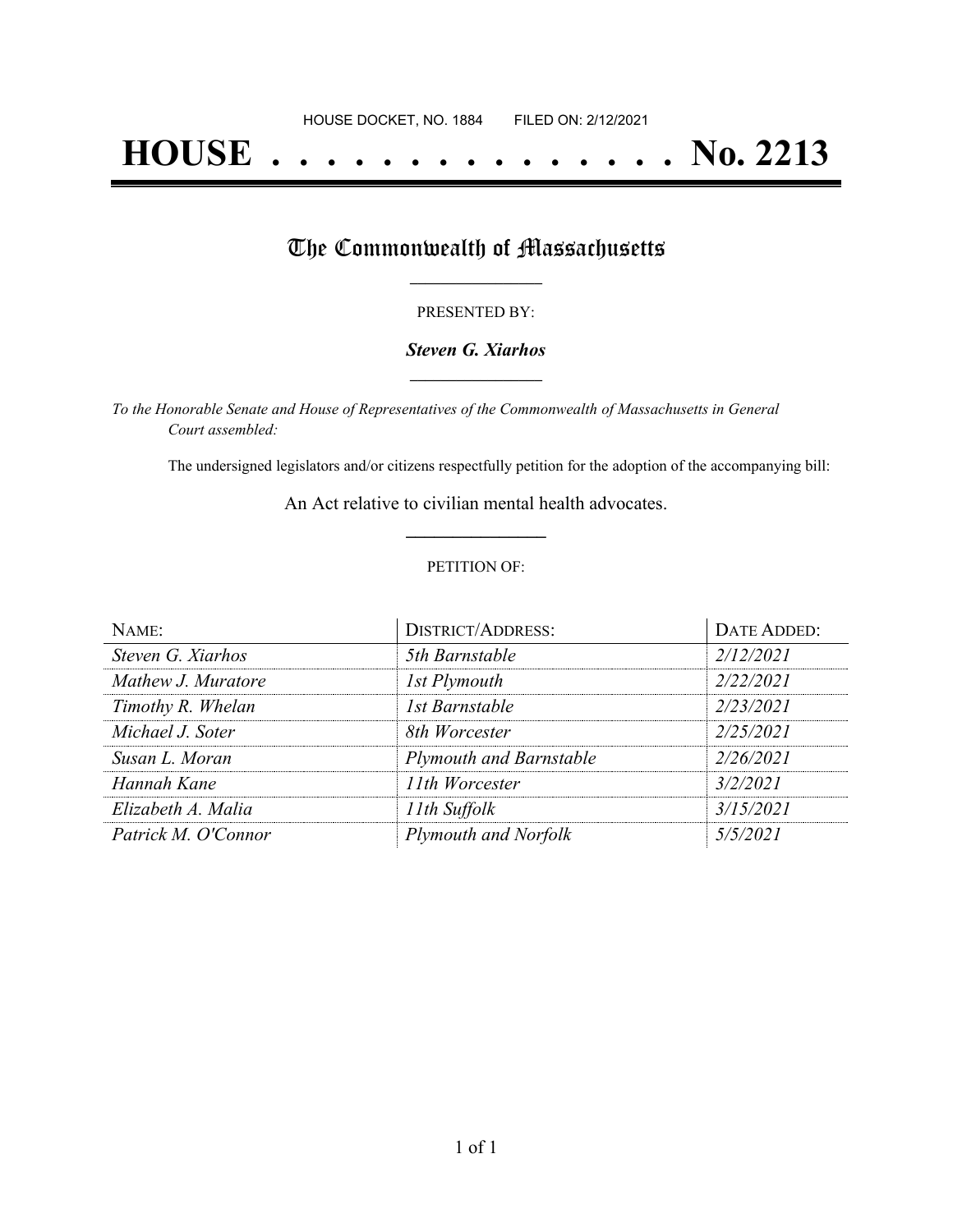## **HOUSE . . . . . . . . . . . . . . . No. 2213**

By Mr. Xiarhos of Barnstable, a petition (accompanied by bill, House, No. 2213) of Steven G. Xiarhos and others that cities and towns be authorized to establish police department civilian mental health advocate divisions. Municipalities and Regional Government.

### The Commonwealth of Massachusetts

**In the One Hundred and Ninety-Second General Court (2021-2022) \_\_\_\_\_\_\_\_\_\_\_\_\_\_\_**

**\_\_\_\_\_\_\_\_\_\_\_\_\_\_\_**

An Act relative to civilian mental health advocates.

Be it enacted by the Senate and House of Representatives in General Court assembled, and by the authority *of the same, as follows:*

| $\mathbf{1}$   | Chapter 41 of the General Laws, as appearing in the 2018 Official Edition, is hereby             |  |
|----------------|--------------------------------------------------------------------------------------------------|--|
| $\overline{2}$ | amended by inserting, after section 97F, the following section:-                                 |  |
| 3              | Section 97G. (a) A city or town that accepts this section in the manner provided in              |  |
| 4              | section 4 of chapter 4 may establish within its police department, a division of civilian mental |  |
| 5              | health advocates.                                                                                |  |
| 6              | (b) The civilian mental health advocates may accompany law enforcement officers of the           |  |
| 7              | police department to respond to non-violent or behavioral health-related matters. The department |  |
| 8              | shall establish procedures to determine if a civilian mental health advocate is required to      |  |
| 9              | accompany police response.                                                                       |  |
| 10             | (c) The city or town shall determine the minimum qualifications for a civilian mental            |  |
| 11             | health advocate. The city or town may contract with private parties to provide civilian mental   |  |
| 12             | health advocate services.                                                                        |  |